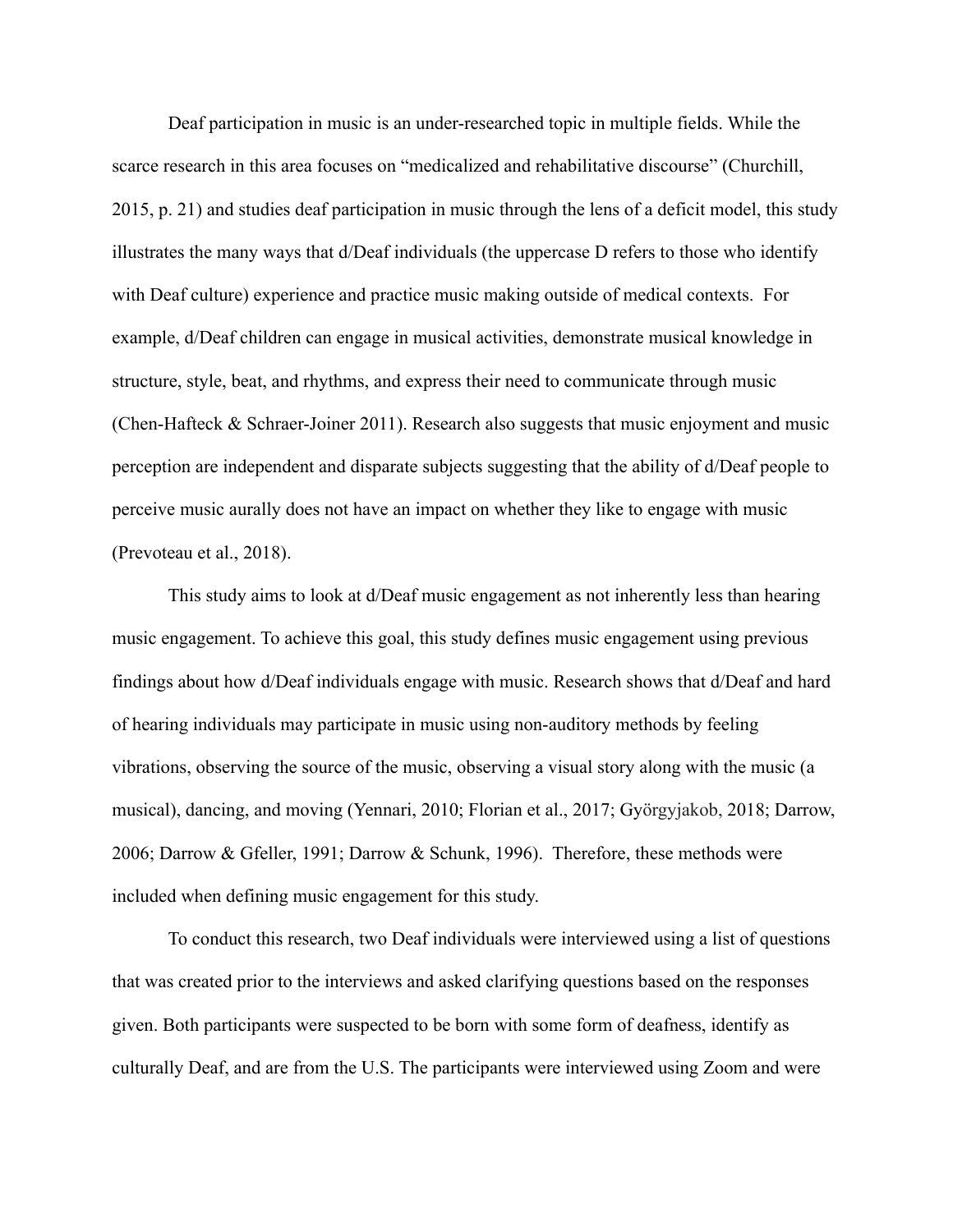given the choice to have a sign language interpreter present or to have live captioning during the interviews to facilitate conversation. After the interviews concluded the data were transcribed and analyzed using descriptive data analysis.

The results show that both participants engage with music in ways that align with previous findings. Participant A spoke about her process for learning music as well as how dance influenced her relationship with music growing up. When participant A listens to music she focuses on how the vibrations of the beat and the bass feel. She enjoys pop, electronic, and hip hop the most because of their tendency to have strong and predictable beat patterns. If she enjoys a song, she has to spend time listening to the music with captioned lyrics to learn how the lyrics align with the beat. Participant A took dance lessons throughout her childhood which made music accessible to her and nurtured her understanding of music through beats and rhythm. She relied on the vibrations of the beat along with visual cues from her fellow dancers to perform in sync with the music.

Participant B held a different musical background than Participant A. Whereas participant A engaged with music growing up via dance, participant B was exposed to instrumental music at a young age and taught himself how to play instruments. Participant B's mother is a composer who introduced him to music growing up. He taught himself how to play piano, bass guitar, acoustic guitar, and ukulele. These instruments were more accessible as the production of pitch can be accurately accomplished with sight. That is, he can see where to put his fingers to play the notes and then produce the sounds he intends to. Participant B spoke of feeling the vibration of the bass, guitar, and ukulele when playing. Participant B also expressed his preference for rock because the performers often communicate visually with their faces more than other genres of music.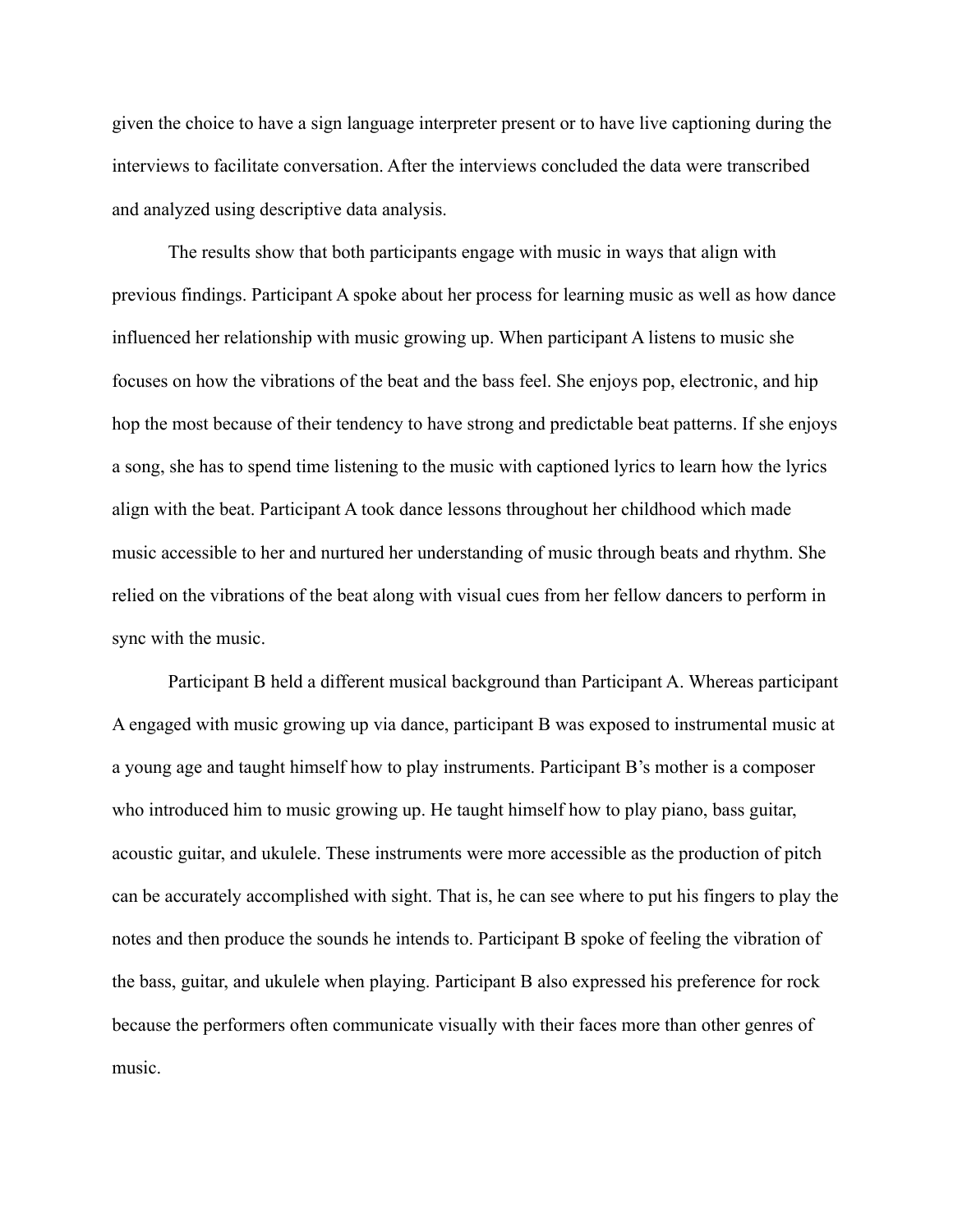The data gathered from the interviews suggest that these two Deaf individuals greatly enjoy engaging with music despite their deafness. The findings also support the idea that music engagement should be considered broadly and not simply from an aural perspective. It may be valuable to reflect on these examples and how hearing people may use these methods of music engagement to enrich their own musical experiences.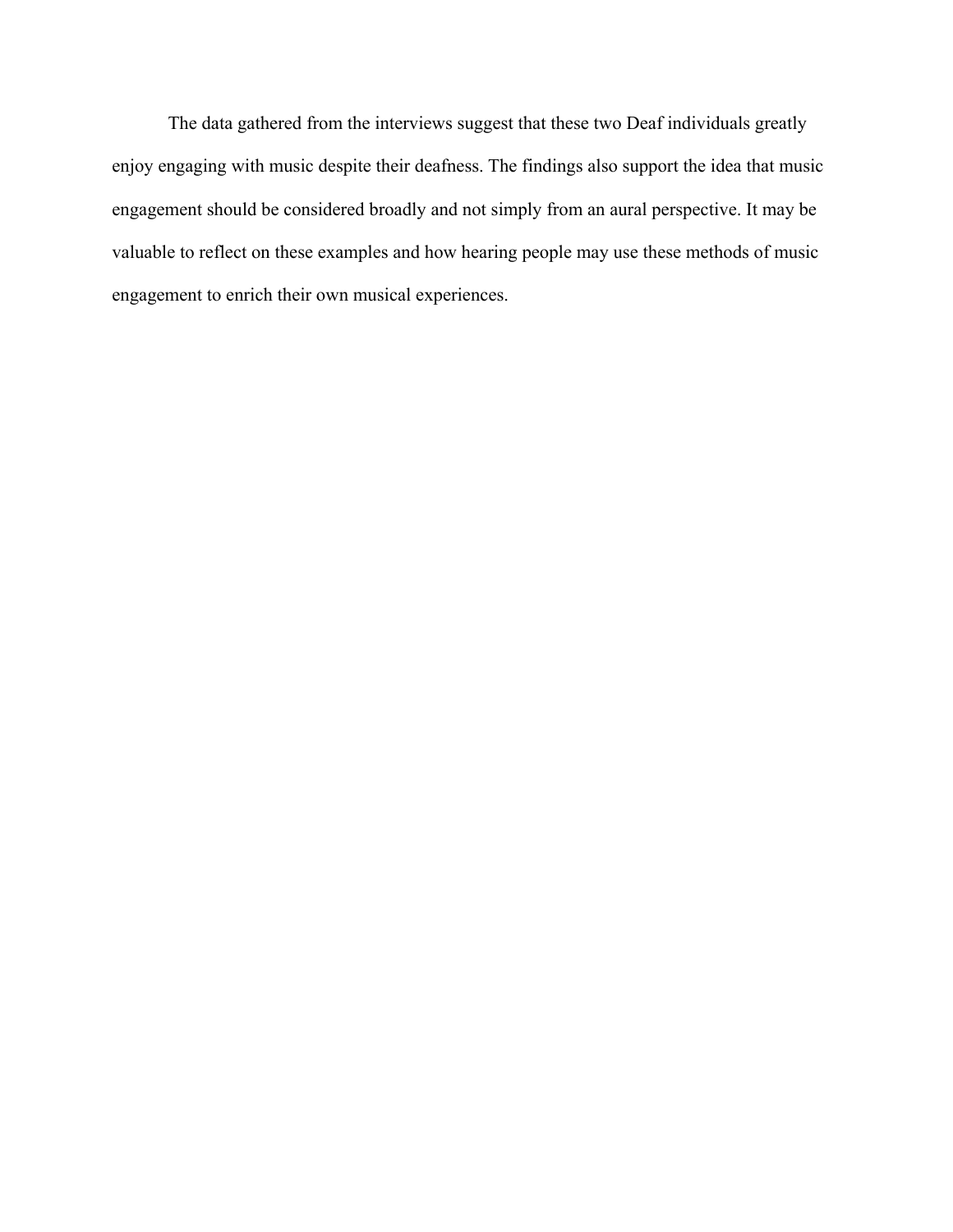## References

- Chen-Hafteck, L., & Schraer-Joiner, L. (2011). The engagement in musical activities of young children with varied hearing abilities. *Music Education Research*, *13*(1), 93–106. https://doi.org/10.1080/14613808.2011.553279
- Churchill, W. (2015). Deaf and hard-of-hearing musicians: Crafting a narrative strategy. *Research Studies in Music Education*, *37*(1), 21–36. https://doi.org/10.1177/1321103X15589777
- Darrow, A. A. (2006). The role of music in deaf culture: Deaf students' perception of emotion in music. *Journal of Music Therapy*, *43*(1), 2–15. https://doi.org/10.1093/jmt/43.1.2
- Darrow, A. A., & Gfeller, K. (1991). A study of public school music programs mainstreaming hearing impaired students. *Journal of Music Therapy, 28*(1), 23-39. https://doi.org/10.1093/jmt/28.1.23
- Darrow, A. A., & Schunk, H. A. (1996). Music therapy for learners who are deaf/hard of hearing. In B. Wilson (Ed.), Models of music therapy: Interventions in school settings: from institution to inclusion (p. 200-223). Silver Springs, MD: National Association for Music Therapy.
- Florian, H., Mocanu, A., Vlasin, C., Machado, J., Carvalho, V., Soares, F., … Avram, C. (2017). Deaf people feeling music rhythm by using a sensing and actuating device. *Sensors & Actuators A: Physical*, *267*, 431–442. https://doi.org/10.1016/j.sna.2017.10.034
- Györgyjakob, M. (2018). Music belongs to all of us! Even to the deaf!. *Studia Universitatis Babes-Bolyai, Musica*, *63*(2), 57–66. https://doi.org/10.24193/subbmusica.2018.2.06